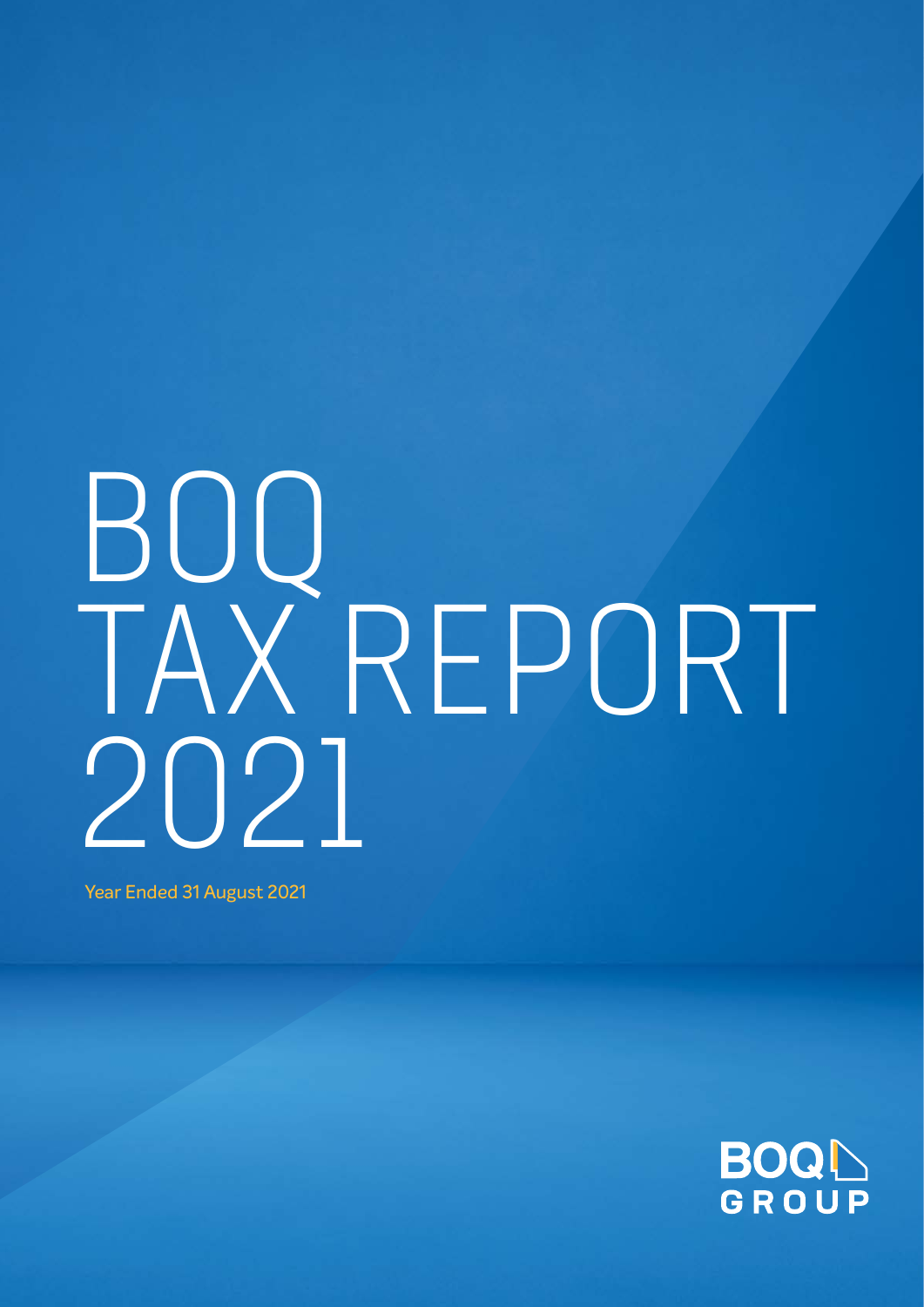For the year ended 31 August 2021

| <b>Contents</b>                                    | Page |
|----------------------------------------------------|------|
| Chief Financial Officer's Introduction             | 3    |
| Overview of BOO Group                              | 4    |
| Tax Strategy and Governance                        | 4    |
| Income Taxes Disclosed in BOQ's 2021 Annual Report | 5    |
| ATO Tax Transparency Disclosure                    | 5    |
| Taxes Paid and Collected                           | 6    |
| Independent Auditor's - Agreed Upon Procedures     | 6    |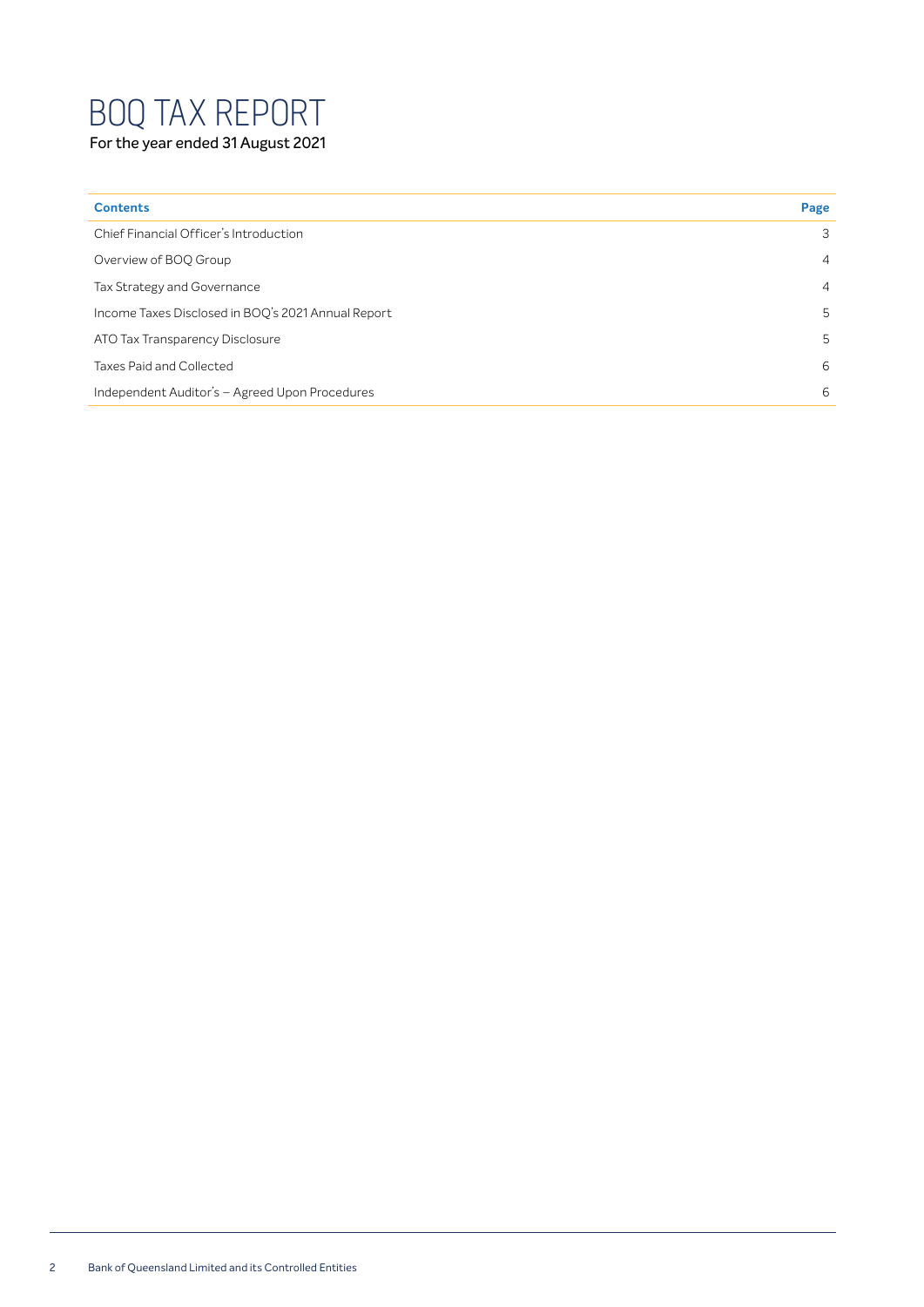For the year ended 31 August 2021

### CHIEF FINANCIAL OFFICER'S INTRODUCTION

I am pleased to present the Bank of Queensland Limited (**BOQ**  or **BOQ Group**) Tax Report for the year ended 31 August 2021. This Tax Report is published on a voluntary basis and meets the requirements set out in the Australian Board of Taxation's Voluntary Tax Transparency Code.

BOQ is a supporter of tax transparency, and prides itself on having open and honest relationships with the tax regulators in all jurisdictions in which it operates. BOQ takes its tax compliance responsibilities seriously and has policies and procedures in place to satisfy tax obligations in a lawful manner.

BOQ makes a wide range of tax-related payments to tax authorities in Australia and New Zealand (**NZ**). In addition to income tax, BOQ is also subject to fringe benefits tax (**FBT**), goods and services tax (**GST**) and payroll tax. BOQ also collects and pays 'pay as you go' (**PAYG**) taxes on behalf of its employees. Stamp duty and withholding taxes are also collected and paid on behalf of customers and investors.

On 1 July 2021 BOQ acquired Members Equity Bank Limited (**ME Bank**). Any taxes paid or collected by ME Bank during BOQ's period of ownership are included in this Tax Report.

In the 2021 financial year, the BOQ Group paid \$167 million in taxes and collected \$228 million in taxes (refer to Page 7 for composition). BOQ's tax expense for accounting purposes of \$169 million represents an effective tax rate of 31.4 per cent.

Consistent with prior years, the BOQ effective tax rate remains above the corporate tax rate of 30 per cent. For the 2021 year, this is largely due to capital note distributions and costs related to the ME Bank acquisition, which are treated as non-deductible for tax purposes.

As a financial institution, a number of BOQ's products are classified as input taxed supplies (e.g. deposit accounts and loans) for GST purposes. As a result, GST is not included in amounts charged to customers (e.g. fees and interest) and BOQ is unable to recover input tax credits for the GST included in the price of purchases related to making these input taxed supplies. BOQ also makes supplies that are taxable (subject to GST). BOQ can recover the full amount of GST incurred on inputs related to taxable supplies. As a result of the mix of BOQ's business operations, GST is ordinarily a cost borne by BOQ. In 2021, BOQ incurred \$35 million of GST that it was unable to recover.

In addition, for the personal income tax year ended 30 June 2021, \$75 million of PAYG withholding taxes were remitted to the Australian Taxation Office (**ATO**) on behalf of BOQ employees.

This report provides the following information in relation to BOQ:

- Overview of BOQ Group;
- Tax strategy and governance;
- Income taxes disclosed in BOQ's 2021 Annual Report;
- ATO tax transparency disclosure; and
- Taxes paid and collected.

The information in this report is in addition to information published in the BOQ 2021 Annual Report which was prepared in accordance with Australian Accounting Standards and complies with the International Financial Reporting Standards.

Ewen Statts d

#### **Ewen Stafford**

Chief Financial Officer and Chief Operating Officer 13 April 2022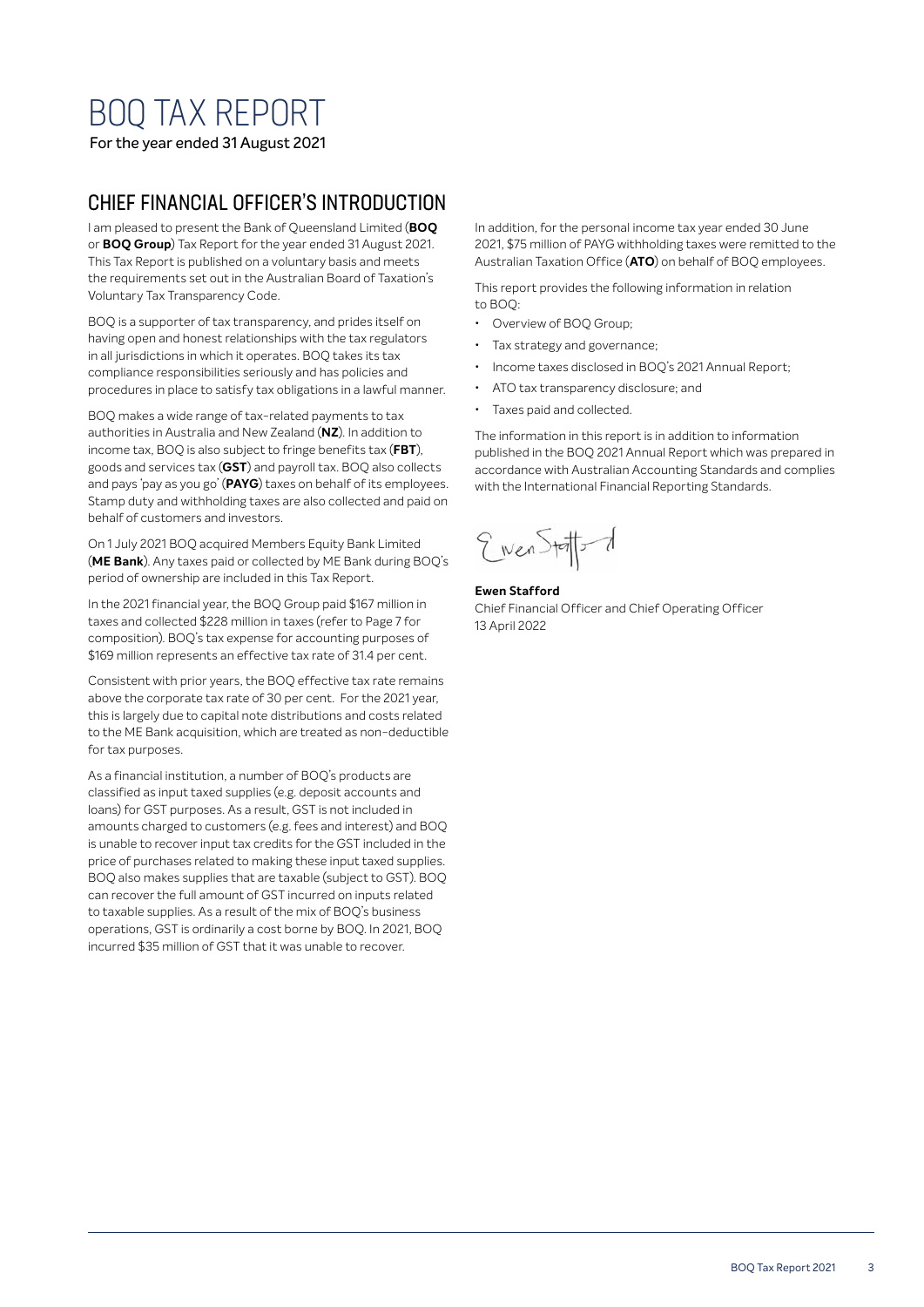For the year ended 31 August 2021

#### OVERVIEW OF BOQ GROUP

BOQ is a full service financial institution, listed on the Australian Securities Exchange (**ASX**), regulated by the Australian Prudential Regulation Authority (**APRA**) as an authorised deposit-taking institution. During BOQ's long history, it has evolved from a Queensland focused, retail branch-based bank to a national diversified financial services business with a focus on niche commercial lending segments, highly specialised bankers, and branches run by small businesses owners who are anchored in their communities.

As a retail and business bank, BOQ's main operations include taking deposits from customers, and providing loan facilities to borrowers, as well as the provision of equipment finance and insurance. The majority of BOQ's profits are earned within Australia. BOQ also earns profits in NZ although the contributions are not material. BOQ books profits and pays tax in the jurisdiction where the service is provided to the customer. BOQ does not provide any services to customers or have profits in any jurisdictions outside of Australia and NZ.

For Australian tax purposes, BOQ has elected to form an income tax consolidated group (the **BOQ Tax Consolidated Group**). The BOQ Tax Consolidated Group is made up of Bank of Queensland Limited (as the Head Company of the BOQ Tax Consolidated Group) and its wholly owned Australian subsidiaries (including ME Bank, from 1 July 2021). For income tax purposes, the members of the BOQ Tax Consolidated Group are treated as if they were a 'single taxpayer'.

BOQ generates franking credits in Australia in respect of income tax paid by the BOQ Group. These franking credits are passed on to shareholders in the form of franked dividends. Historically, dividends on ordinary shares and distributions on capital notes paid by BOQ have been fully franked.

Following the acquisition of ME Bank in 2021, BOQ now employs over three thousand people in Australia and manages the employment related taxes in respect of these employees.

As at 31 August 2021 BOQ had two NZ subsidiary companies (one of which is dormant) and one NZ branch. These NZ entities are subject to the NZ tax regime. Profits of the NZ entities are taxed at the NZ corporate tax rate of 28 per cent (as compared to the Australian corporate tax rate of 30 per cent). BOQ has minor cross border charges related to management services and interest that are immaterial to BOQ's operations. From FY17, Country-by-Country (**CbC**) reporting applied to the BOQ Group.

#### TAX STRATEGY AND GOVERNANCE

BOQ's tax strategy is focused on integrity, compliance, certainty and maximising shareholder value.

This strategy is implemented through BOQ's Tax Risk Management Policy (**TRM Policy**). The TRM Policy is approved by the Board of Directors and is subject to annual review. The TRM Policy outlines the following governance parameters that are to be followed at all times:

- The commercial, social and customer-focused objectives of the BOQ Group are of the highest priority, and all tax planning and advice is to be undertaken in this context and with regard to these goals;
- The BOQ Group is committed to being a responsible corporate taxpayer in complying with all laws in respect of taxation applicable to the BOQ Group's business operations;
- The integrity of the BOQ Group, and both the financial and non-financial impacts of decisions are to be considered when assessing tax positions and strategies;
- The BOO Group has an obligation to pay the legally correct amount of taxes due, as established by the laws in the jurisdictions in which it operates. This includes an obligation to lodge returns and pay taxes on time;
- The BOQ Group seeks to achieve certainty relating to all tax positions adopted, however acknowledges that this may not always be possible. All tax positions adopted by the BOQ Group are to be no less than "reasonably arguable". However, it is the preference of the Board that significant tax positions adopted generally carry a higher level of certainty than "reasonably arguable", and the usual standard to be applied would be that the tax position has a high degree of probability of withstanding challenge; and
- The BOQ Group will not enter into artificial or contrived arrangements to achieve a tax benefit.

In accordance with the TRM Policy, BOQ undertakes regular reviews and testing of tax governance and controls, consistent with the broader BOQ Group operational risk framework.

BOQ has developed an open, cooperative and professional relationship with the ATO. This has been achieved by proactively engaging the ATO to discuss key tax issues and seeking private binding rulings on material tax issues that are considered uncertain. The BOQ Group has maintained this relationship throughout the tax risk and assurance reviews regularly undertaken by the ATO.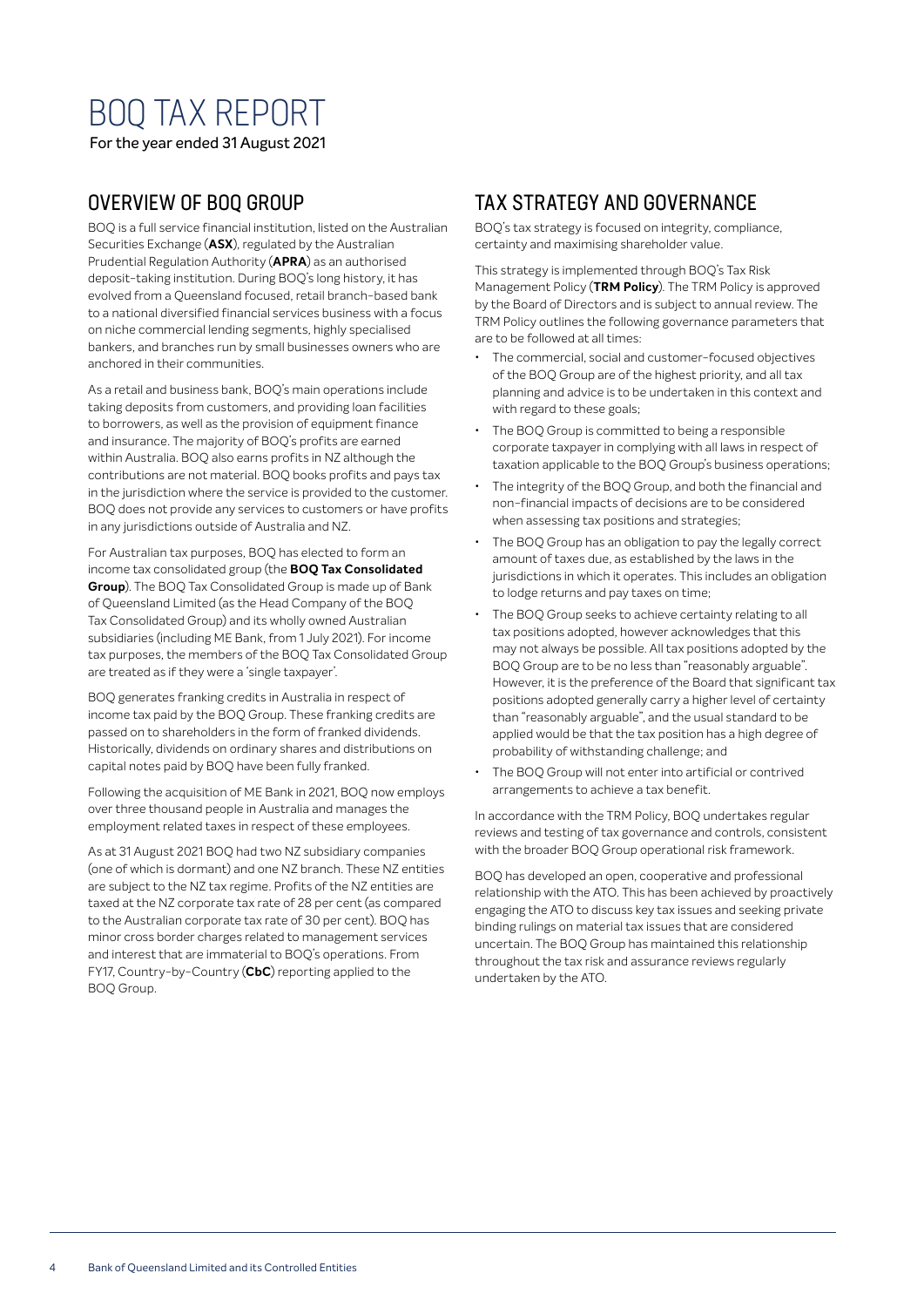For the year ended 31 August 2021

#### INCOME TAXES DISCLOSED IN BOQ'S 2021 ANNUAL REPORT

BOQ reported income tax expense of \$169 million in the 2021 financial year. BOQ's effective tax rate of 31.4 per cent for the 2021 financial year has been calculated by dividing BOQ's income tax expense by the statutory accounting profit before income tax. The primary drivers of BOQ's income tax expense and effective tax rate are as follows:

| %<br>Reconciliation of statutory accounting profit to Income tax expense |       |       |
|--------------------------------------------------------------------------|-------|-------|
| Profit before income tax                                                 |       | 538.0 |
| Tax using BOQ's statutory tax rate <sup>1</sup>                          | 30.0  | 161.0 |
| ME Bank acquisition costs <sup>2</sup>                                   | 0.9   | 5.0   |
| Capital note distributions <sup>3</sup>                                  | 0.8   | 4.4   |
| Other items                                                              | (0.3) | (1.4) |
| <b>Total income tax expense</b>                                          | 31.4  | 169.0 |

Income tax expense is an accounting concept which represents the amount of income tax accrued for accounting purposes. Income tax expense includes both current and deferred tax (i.e. tax that will be paid / received in a later income year). As a result, there will usually be differences between the income tax expense and the amount of tax paid for the period to the relevant tax authorities.

The primary differences between BOQ's income tax expense and the amount of income tax paid by BOQ for the 2021 financial year are as follows:

| Sm   |
|------|
| 169  |
| (40) |
| (17) |
| 5    |
| 117  |
|      |

#### **Notes**

| Note 1- Australian statutory tax rate is 30 per cent.                                                                                                                                                                                                                          | Note 4 - The leasing adjustment relates predominately to differences between                                                                                                                                                         |
|--------------------------------------------------------------------------------------------------------------------------------------------------------------------------------------------------------------------------------------------------------------------------------|--------------------------------------------------------------------------------------------------------------------------------------------------------------------------------------------------------------------------------------|
| Note 2 - ME Bank acquisition costs are not deductible. Instead they are included in<br>the calculation of the tax cost base of ME Bank assets.<br>Note 3 - Capital Notes are treated as equity instruments for tax purposes. As a<br>result, distributions are not deductible. | the tax and accounting treatment of finance leases. For tax purposes,<br>BOQ is required to treat all lease payments as assessable and is eligible to<br>claim depreciation deductions in relation to the leased assets. In the 2021 |
|                                                                                                                                                                                                                                                                                | financial year BOQ was eligible to take an immediate tax deduction for<br>some leased assets under the temporary full expensing incentive.                                                                                           |
|                                                                                                                                                                                                                                                                                | Note 5 - The tax consolidation outcomes related to the ME Bank acquisition result<br>in a TOFA adjustment that is assessable to the BOO over 4 years on a                                                                            |

## ATO TAX TRANSPARENCY DISCLOSURE

Each year the ATO publishes information about the tax affairs of public companies with a total income of \$100 million or more. As BOQ is one of those companies, the ATO is expected to publish the following information about BOQ for the year ended 31 August 2021 in December 2022.

| <b>BOQ Tax Consolidated Group</b> | Sm      |
|-----------------------------------|---------|
| Total income                      | 1,829.8 |
| Taxable income                    | 378.9   |
| Tax payable                       | 113.7   |

straight-line basis.

Tax payable disclosed by the ATO will be equal to the Australian corporate income tax paid by the BOQ Group. This differs from the total income tax amount in the BOQ Annual Report as a result of corporate income tax paid in NZ.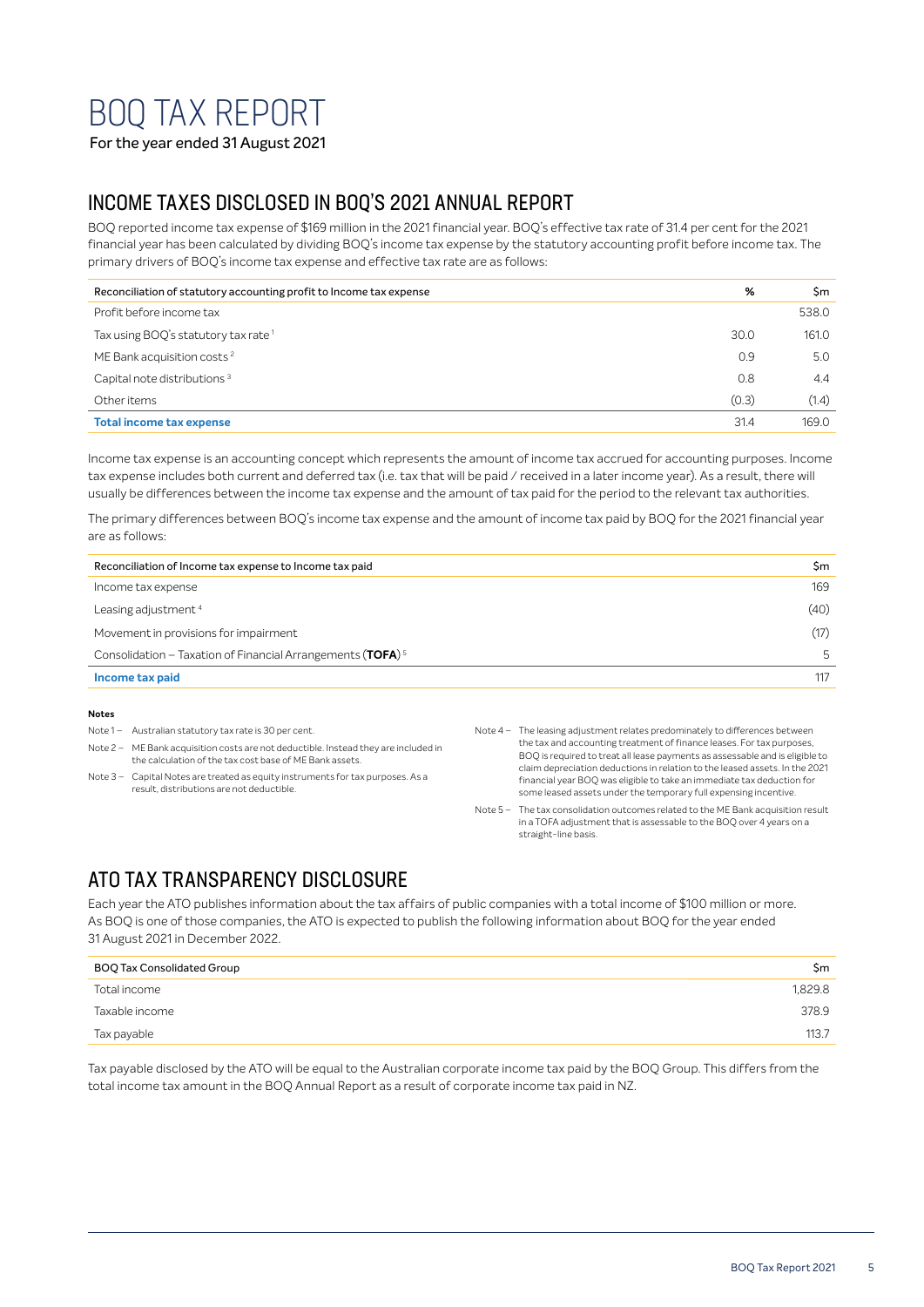For the year ended 31 August 2021

## TAXES PAID AND COLLECTED

The tables below illustrate the types of taxes paid and collected by the BOQ Group in the 2021 financial year to the Australian (Federal and State) and NZ tax authorities. The majority of BOQ's operations are in Australia.

| Taxes paid by the BOQ Group |                                    |                                                 |                                                         |                           |  |
|-----------------------------|------------------------------------|-------------------------------------------------|---------------------------------------------------------|---------------------------|--|
| Tax Authority               | Corporate<br>income tax $1$<br>\$m | Employer /<br>payroll taxes <sup>2</sup><br>\$m | Indirect taxes net<br>of recoveries <sup>3</sup><br>\$m | Total<br>taxes paid<br>Sm |  |
| Australia (Federal)         | 114                                |                                                 | 35                                                      | 150                       |  |
| Australia (State)           | $\overline{\phantom{0}}$           | 14                                              | $\,$                                                    | 14                        |  |
| NZ <sup>4</sup>             | 3                                  | $\overline{\phantom{a}}$                        | $\overline{\phantom{a}}$                                | 3                         |  |
| <b>Total</b>                | 117                                | 15                                              | 35                                                      | 167                       |  |

#### Taxes collected by the BOQ Group

| Tax Authority   | Employee<br>taxes remitted <sup>5</sup><br>\$m | <b>GST</b><br>collected <sup>6</sup><br>\$m | Withholding<br>taxes $7$<br>\$m | Total<br>taxes collected<br>Şm |
|-----------------|------------------------------------------------|---------------------------------------------|---------------------------------|--------------------------------|
| Australia       | 75                                             | 144                                         |                                 | 221                            |
| NZ <sup>4</sup> | $\overline{\phantom{a}}$                       |                                             | $\overline{\phantom{m}}$        |                                |
| <b>Total</b>    | 75                                             | 151                                         |                                 | 228                            |
|                 |                                                |                                             |                                 |                                |

#### **Notes**

- Note 1 Corporate income tax relates to the year ended 31 August 2021, the relevant return period for the BOQ Group income tax returns in both Australia and New Zealand. This includes corporate tax related to the ME Bank operations from 1 July 2021.
- Note 2 Consists of payroll and FBT taxes paid resulting from BOQ's role as an employer. Figures represent payroll tax for the 30 June 2021 year and FBT for the 31 March 2021 year which are the relevant annual return periods for those taxes. As ME Bank only joined the BOQ Group on 1 July 2021, no amounts have been included in relation to payroll and FBT taxes paid by ME Bank.
- Note 3 Consists of GST which cannot be recovered from the ATO. This includes GST paid by ME Bank from 1 July 2021 which cannot be recovered from the ATO.
- Note 4 NZ taxes paid have been presented in Australian dollars using the conversion rate at 31 August 2021. Where NZ taxes paid are below \$500,000, the amount has been rounded down to nil.
- Note 5 Consists of PAYG withholding taxes collected on behalf of employees and paid by BOQ for the 30 June 2021 year which is the relevant annual return period for PAYG. As ME Bank only joined the BOQ Group on 1 July 2021, no amounts have been included in relation to PAYG withholding taxes collected and paid by ME Bank.
- Note 6 Consists of GST paid by BOQ Group customers (including ME Bank customers from 1 July 2021) and remitted to the relevant Tax Authority as GST payable.
- Note 7 Predominately consists of amounts withheld from customers during the year ended 30 June 2021 where they have not quoted a tax file number (**TFN**) or Australian business number (**ABN**) or informed the BOQ Group that they are exempt from quoting either a TFN or ABN. As ME Bank only joined the BOQ Group on 1 July 2021, no amounts have been included in relation to withholding taxes collected by ME Bank.

## INDEPENDENT AUDITOR'S – AGREED UPON PROCEDURES

PricewaterhouseCoopers have been engaged to perform Agreed Upon Procedures in relation to the BoQ Tax Report 2021, and to provide a report of their factual findings to the Board of Directors of Bank of Queensland Limited. No material adverse findings were included in this report.